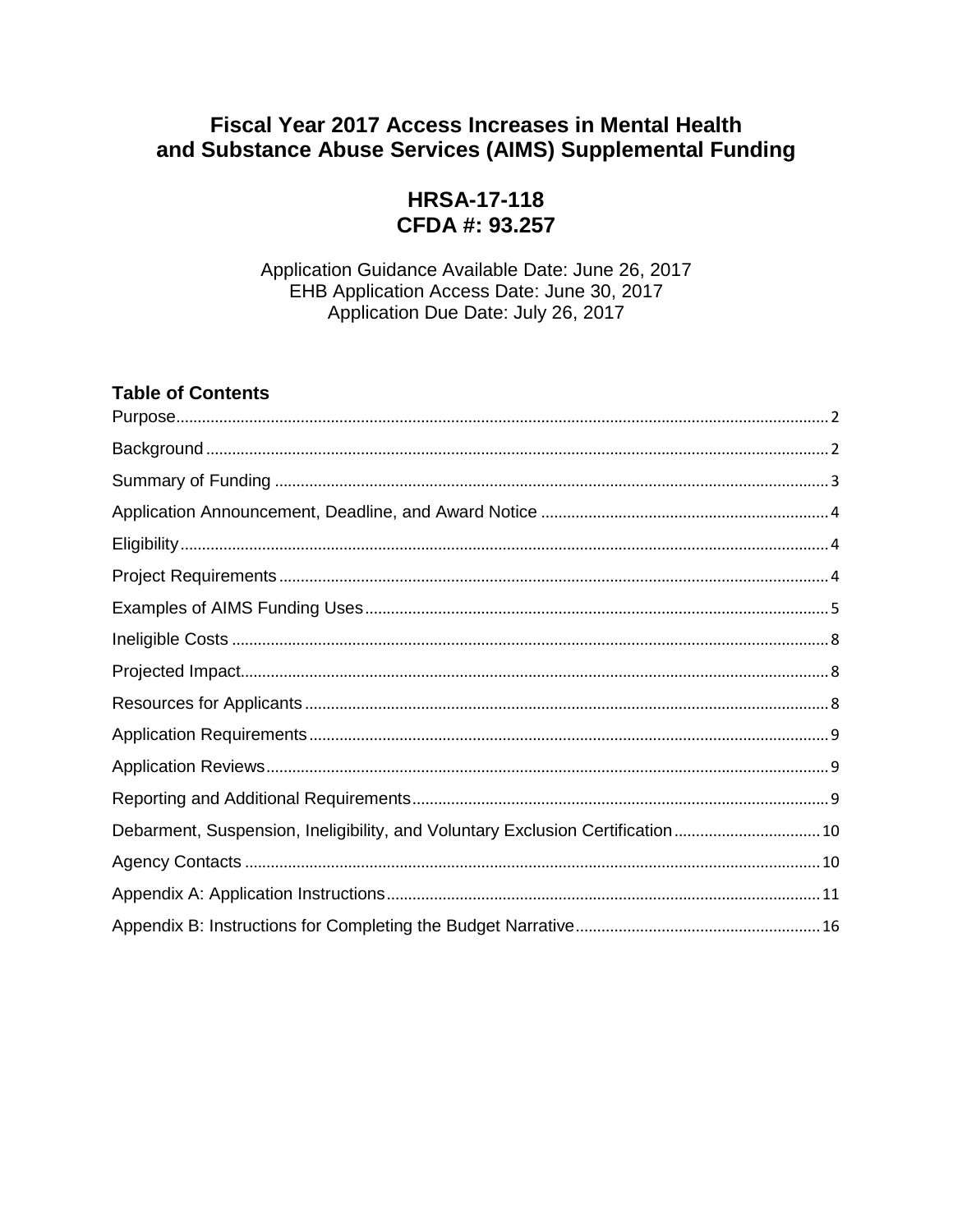### <span id="page-1-0"></span>**Purpose**

This announcement details the fiscal year (FY) 2017 Access Increases in Mental Health and Substance Abuse Services (AIMS) supplemental funding opportunity for existing Health Center Program award recipients (hereafter referred to as health centers).<sup>[1](#page-1-2),[2](#page-1-3)</sup> The purpose of AIMS funding is to expand access to mental health services, and substance abuse services focusing on the treatment, prevention, and awareness of opioid abuse. Health centers will enhance these services by increasing personnel. They will also leverage health information technology (IT) and provide training to support the expansion of mental health services, and substance abuse services focusing on the treatment, prevention, and awareness of opioid abuse, and their integration into primary care. The Health Center Program funding opportunity is authorized by Section 330 of the Public Health Service Act (42 U.S.C. 254b, as amended).

# <span id="page-1-1"></span>**Background**

Mental health and substance use disorders have life-long, costly effects on patients, their families, and communities. Despite being treatable, and in some cases preventable, an alarming gap remains between the services available and the number of patients receiving needed services. In 2015, the same year that the United States experienced the highest number of overdose deaths in its history, only 1.1 percent of health center visits were for substance abuse services and 7.5 percent for mental health services. $3,4$  $3,4$  The high rate of comorbid mental health and substance use disorders requires a comprehensive, integrated treatment approach with concurrent diagnosis and treatment.<sup>5</sup> Health centers will use AIMS funding to increase access to critical mental health services, and substance abuse services focusing on the treatment, prevention, and awareness of opioid abuse. The resultant service expansion will build upon the nearly 2 million patients treated for depression and other mood disorders, more than 225,000 diagnosed with alcohol related disorders, and nearly 400,000 diagnosed with other substance related disorders in 2015. $^6$  $^6$ 

Through the combination of one-time and ongoing funding, health centers will address their priority integrated care needs through investments in mental health and substance abuse services personnel, health IT, and training. AIMS supports the HHS Strategy for Fighting the Opioid Crisis by improving access to substance abuse treatment and

<span id="page-1-5"></span>

<span id="page-1-7"></span>

<span id="page-1-2"></span><sup>&</sup>lt;sup>1</sup> See [Eligibility](#page-3-1) section for additional details.

<span id="page-1-3"></span> $<sup>2</sup>$  For the purposes of this funding opportunity announcement, the term "health center" means organizations</sup> funded under Section 330(e), (g), (h), and/or (i) of the Public Health Service Act, as amended (Health Center Program award recipients).

<span id="page-1-4"></span><sup>&</sup>lt;sup>3</sup> Secretary Thomas Price's remarks at the National Rx Drug Abuse and Heroin Summit on April 19, 2017 are available a[t https://www.hhs.gov/about/leadership/secretary/speeches/2017-speeches/secretary-price](https://www.hhs.gov/about/leadership/secretary/speeches/2017-speeches/secretary-price-announces-hhs-strategy-for-fighting-opioid-crisis/index.html)[announces-hhs-strategy-for-fighting-opioid-crisis/index.html.](https://www.hhs.gov/about/leadership/secretary/speeches/2017-speeches/secretary-price-announces-hhs-strategy-for-fighting-opioid-crisis/index.html)<br>
<sup>4</sup> 2015 Uniform Data System National Report is available at<br>
https://bphc.hrsa.gov/uds/datacenter.aspx?q=tall&year=2015&state=.

<span id="page-1-6"></span> $5$  For more information about comorbid mental health and substance abuse disorders, see [https://www.drugabuse.gov/sites/default/files/rrcomorbidity.pdf.](https://www.drugabuse.gov/sites/default/files/rrcomorbidity.pdf) 6 2015 Uniform Data System National Report is available at

<https://bphc.hrsa.gov/uds/datacenter.aspx?q=tall&year=2015&state=>.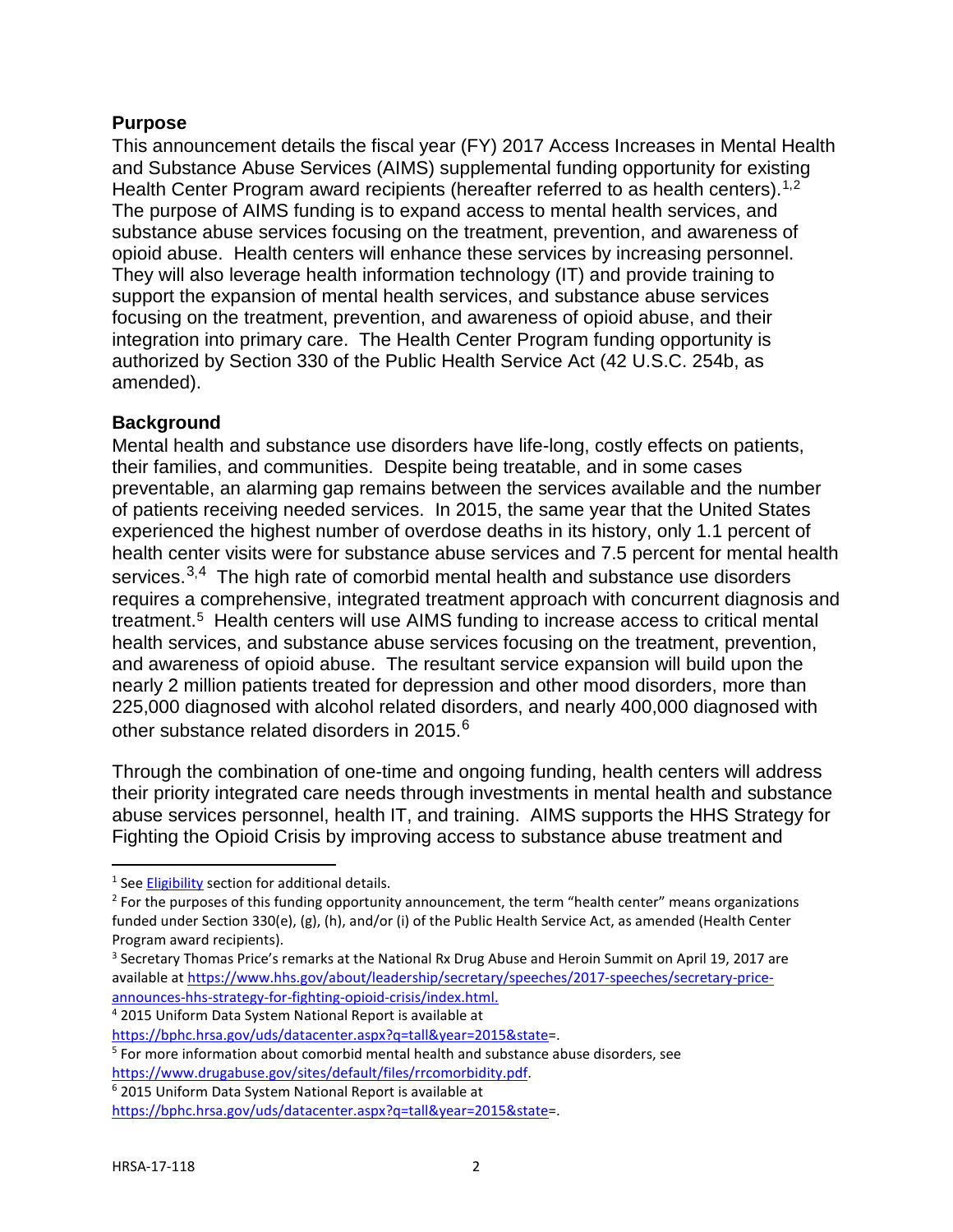recovery services, with a focus on treatment, prevention, and awareness of opioid abuse.<sup>[7](#page-2-1)</sup>

# <span id="page-2-0"></span>**Summary of Funding**

The Health Resources and Services Administration (HRSA) will award approximately \$195 million in AIMS funding to eligible health centers. Funding is available as follows:

- \$100 million in **ongoing** supplements of up to \$75,000 to each health center, of which:
	- \$50 million will support expansion of services related to mental health (up to \$37,500 for each health center); and
	- \$50 million will support expansion of substance abuse services focusing on the treatment, prevention, and/or awareness of opioid abuse (up to \$37,500 for each health center).
- \$95 million in **one-time** supplements of up to \$75,000 to each health center for health IT and/or training investments that will support the expansion of mental health services, and substance abuse services focusing on the treatment, prevention, and awareness of opioid abuse, and their integration into primary care.

Depending on the number of approvable applications, HRSA may adjust award amounts consistent with available funds. Cost sharing or matching is not required. AIMS funding must be requested consistent with and, if approved, will be made available to each award recipient in the same sub-program funding proportions as the existing Health Center Program operational (H[8](#page-2-2)0) grant funding.<sup>8</sup>

AIMS funding will be made available as a supplement to your health center's existing H80 grant. You may need to request to carry over a portion of these funds to use them in your upcoming budget period.

AIMS **ongoing funding (up to \$75,000)** to support the expansion of mental health services (up to \$37,500), and substance abuse services focusing on the treatment, prevention, and awareness of opioid abuse (up to \$37,500) is expected to become part of H80 grant awards (roll into base funding) in the future. However, future support is dependent on the availability of appropriated funds for the Health Center Program in subsequent fiscal years, satisfactory recipient performance, and a decision that continued funding is in the best interest of the federal government.

By contrast, AIMS **one-time funding (up to \$75,000)** for health IT and/or training investments may only be proposed for 12 months (September 1, 2017 through August 31, 2018). Activities initiated with AIMS one-time funding will not receive future AIMS funding support.

<span id="page-2-1"></span><sup>&</sup>lt;sup>7</sup> Secretary Thomas Price's remarks at the National Rx Drug Abuse and Heroin Summit on April 19, 2017 are available a[t https://www.hhs.gov/about/leadership/secretary/speeches/2017-speeches/secretary-price](https://www.hhs.gov/about/leadership/secretary/speeches/2017-speeches/secretary-price-announces-hhs-strategy-for-fighting-opioid-crisis/index.html)[announces-hhs-strategy-for-fighting-opioid-crisis/index.html.](https://www.hhs.gov/about/leadership/secretary/speeches/2017-speeches/secretary-price-announces-hhs-strategy-for-fighting-opioid-crisis/index.html)

<span id="page-2-2"></span><sup>&</sup>lt;sup>8</sup> Health Center Program sub-program funding streams are: Community Health Centers (CHC), Migrant Health Centers (MHC), Health Care for the Homeless (HCH), and/or Public Housing Primary Care (PHPC).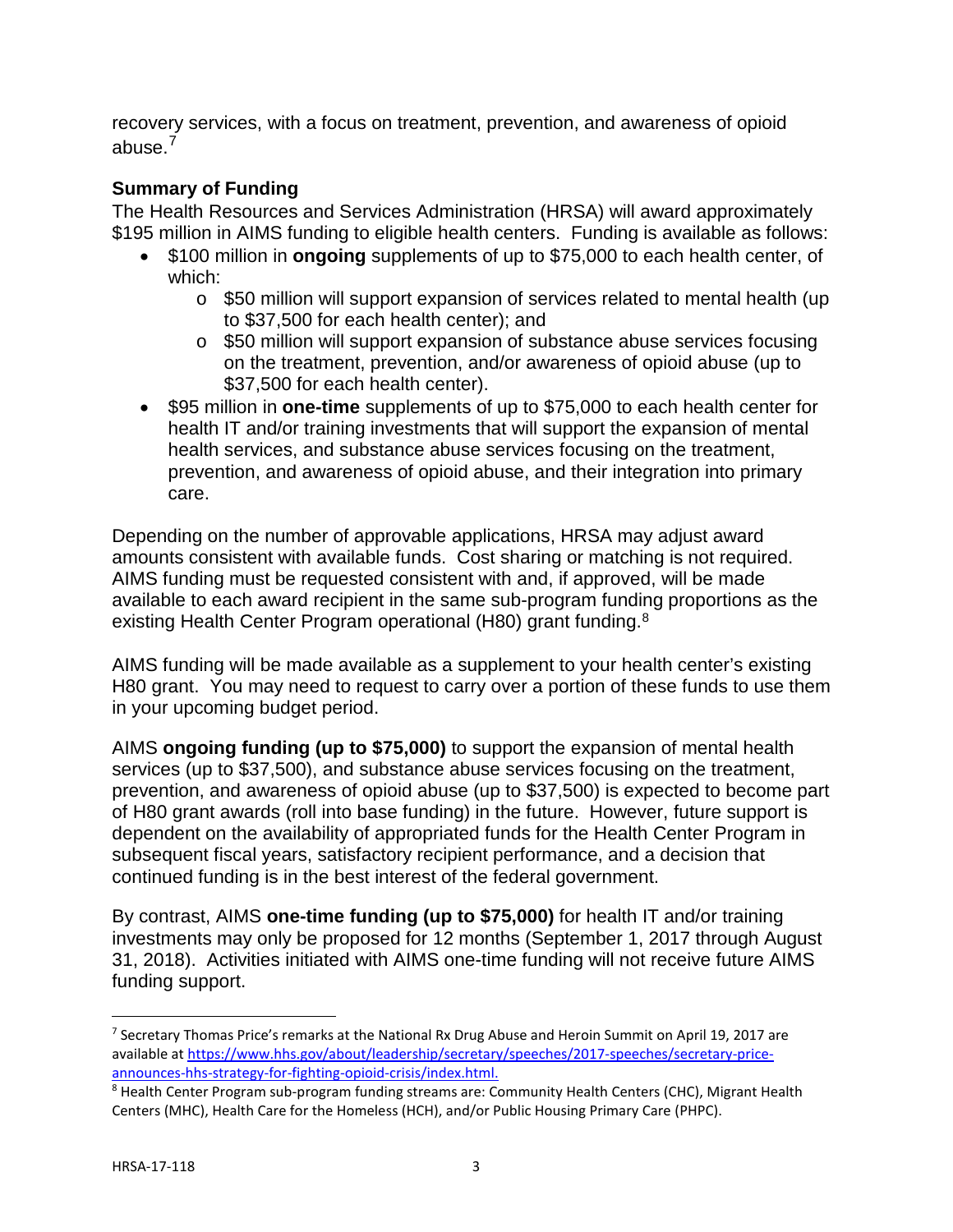#### <span id="page-3-0"></span>**Application Announcement, Deadline, and Award Notice**

HRSA will send an email to each eligible health center through HRSA Electronic Handbooks (EHB). This email will provide the health center's maximum funding request amount in the current sub-program funding proportions (i.e., CHC, MHC, HCH, PHPC) along with details on how to access the application module in EHB. Applications are due in the EHB by **5 PM ET on July 26, 2017**. You may access the EHB application module beginning June 30, 2017. You are encouraged to start preparing your application materials immediately by using the sample forms available on the [AIMS](https://bphc.hrsa.gov/programopportunities/fundingopportunities/supplement)  [technical assistance website](https://bphc.hrsa.gov/programopportunities/fundingopportunities/supplement) and the instructions provided in this document. HRSA anticipates that awards will be made in September 2017.

# <span id="page-3-1"></span>**Eligibility**

Organizations receiving Health Center Program operational (H80) grant funding at the time of this funding opportunity release are eligible to apply for AIMS funding.

#### <span id="page-3-2"></span>**Project Requirements**

Proposals must describe how your health center will achieve the [AIMS purpose](#page-1-0) according to the following Funding Request Rules and Required Activities. Expanded services must be made available to all individuals in the health center's service area and maximize collaborations with existing mental health and substance abuse providers in the community, including opioid abuse treatment centers, where appropriate.

## *Funding Request Rules*

- You must request mental health and substance abuse service expansion ongoing funding equally in both service expansion areas (i.e., \$37,500 for mental health service expansion and \$37,500 for substance abuse service expansion).
- You must propose to use the ongoing funding to add new direct hire staff and/or contractor(s) and/or expand the hours of existing direct hire staff and/or contractor(s) who will support mental health service expansion, and substance abuse service expansion focusing on the treatment, prevention, and awareness of opioid abuse.
- You must request mental health and substance abuse service expansion ongoing funding to request one-time funding.
- You may request mental health and substance abuse service expansion ongoing funding without requesting one-time funding.
- AIMS funding must supplement and not supplant other resources (federal, state, local, or private).

# *Required Activities*

- Expand direct hire staff and/or contractor(s) who will support mental health service expansion, and substance abuse service expansion focusing on the treatment, prevention, and awareness of opioid abuse, within 120 days of award.
	- The [Staffing Impact Form](#page-11-0) must demonstrate an increase in full time equivalents (FTEs).
	- Expanded and/or new direct hire staff and contractors must be in one or more of the following personnel positions: psychiatrist, licensed clinical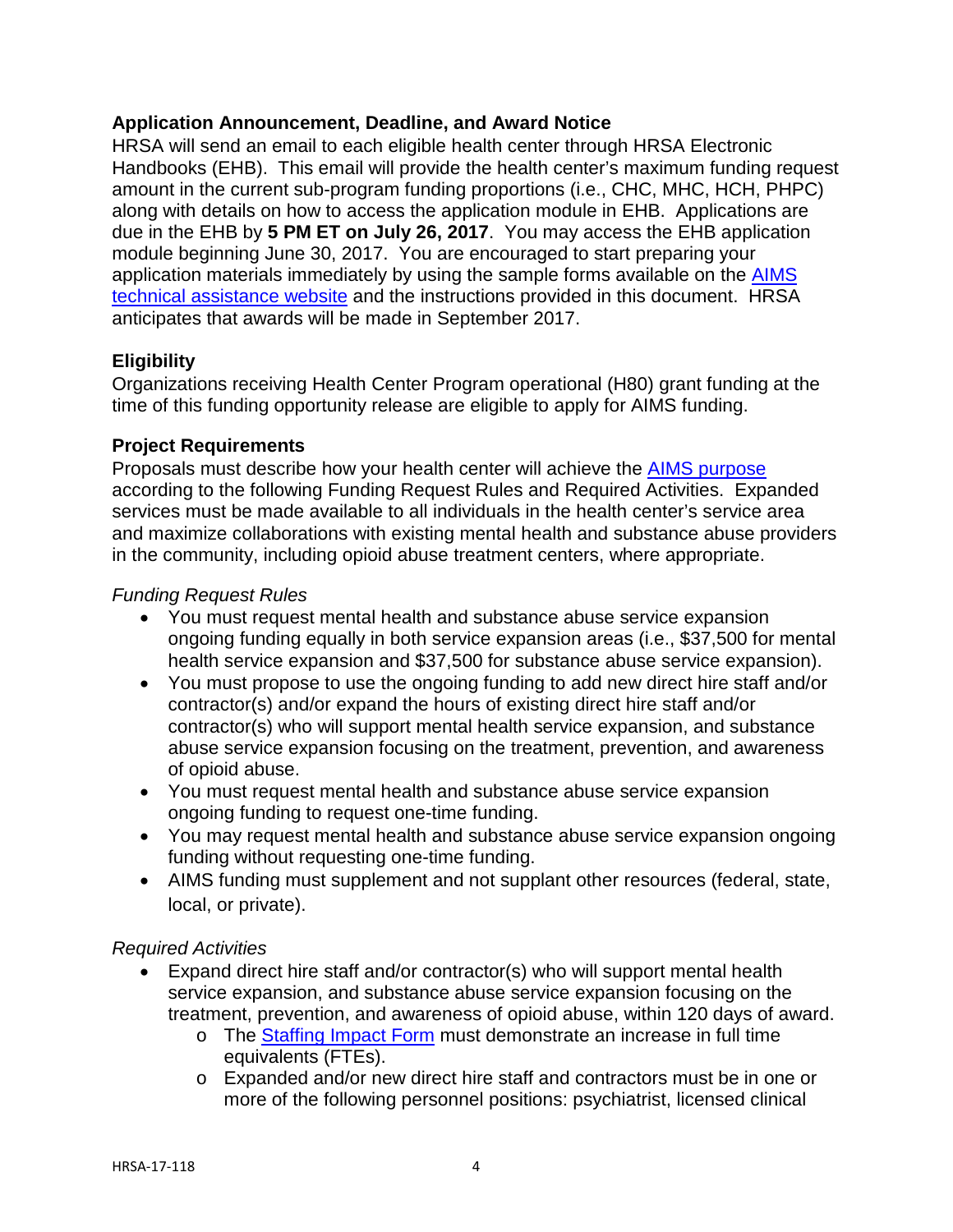psychologist, licensed clinical social worker, other mental health staff, other licensed mental health provider, substance abuse provider, case manager, patient/community education specialist (health educator),<sup>[9](#page-4-1)</sup> and/or community health worker.<sup>[10](#page-4-2)</sup>

- Provide access to expanded mental health services, and expanded substance abuse services focusing on the treatment, prevention, and awareness of opioid abuse, directly or through contracts or agreements for which the health center pays within 120 days of award.
	- AIMS funding may expand existing services in scope as well as support new mental health and substance abuse services that are not currently in your scope of project if they align with the **AIMS** purpose.
		- AIMS funded services must be listed in Column I and/or II on Form [5A: Services Provided](#page-11-1) and are limited to: Mental Health, Health Care for the Homeless (HCH) Required Substance Abuse, Substance Abuse, Case Management, and/or Health Education (related to mental health and substance abuse services).
	- An approved Scope Adjustment or Change in Scope request[11](#page-4-3) must be obtained prior to the implementation of new and/or expanded services if AIMS funding will:
		- Add new services, including psychiatry, to your Form 5A: Services [Provided;](#page-11-1) and/or
		- Move one or more services currently provided only in Form 5A Column III to Column I and/or Column II.
- Increase the number of mental health patients and/or substance abuse patients as a result of AIMS funding by December 31, 2018. The Patient Impact Form must demonstrate an increase in the number of existing patients and/or new patients accessing mental health services, and/or substance abuse services focusing on the treatment, prevention, and awareness of opioid abuse.

# <span id="page-4-0"></span>**Examples of AIMS Funding Uses**

The following examples of eligible activities are not exhaustive. Applicants may propose other activities that align with the AIMS purpose.

# **Examples of Activities for Mental Health and Substance Abuse Personnel Supported with Ongoing Funding**

- Diagnose and treat mental health disorders.
- Diagnose and treat substance use disorders focusing on the treatment, prevention, and awareness of opioid abuse.
- Use an integrated approach to diagnosing and treating co-occurring mental health and substance use disorders.

<span id="page-4-2"></span><span id="page-4-1"></span><sup>9</sup> Patient/community education specialists must have expertise in mental health and/or substance use disorders. <sup>10</sup> For more information about personnel definitions, see

<span id="page-4-3"></span>[https://bphc.hrsa.gov/datareporting/reporting/2016udsreportingmanual.pdf.](https://bphc.hrsa.gov/datareporting/reporting/2016udsreportingmanual.pdf)<br><sup>11</sup> For more information about scope of project requirements, Form 5A, and the Change in Scope request process, see the [https://bphc.hrsa.gov/programrequirements/scope.html.](https://bphc.hrsa.gov/programrequirements/scope.html)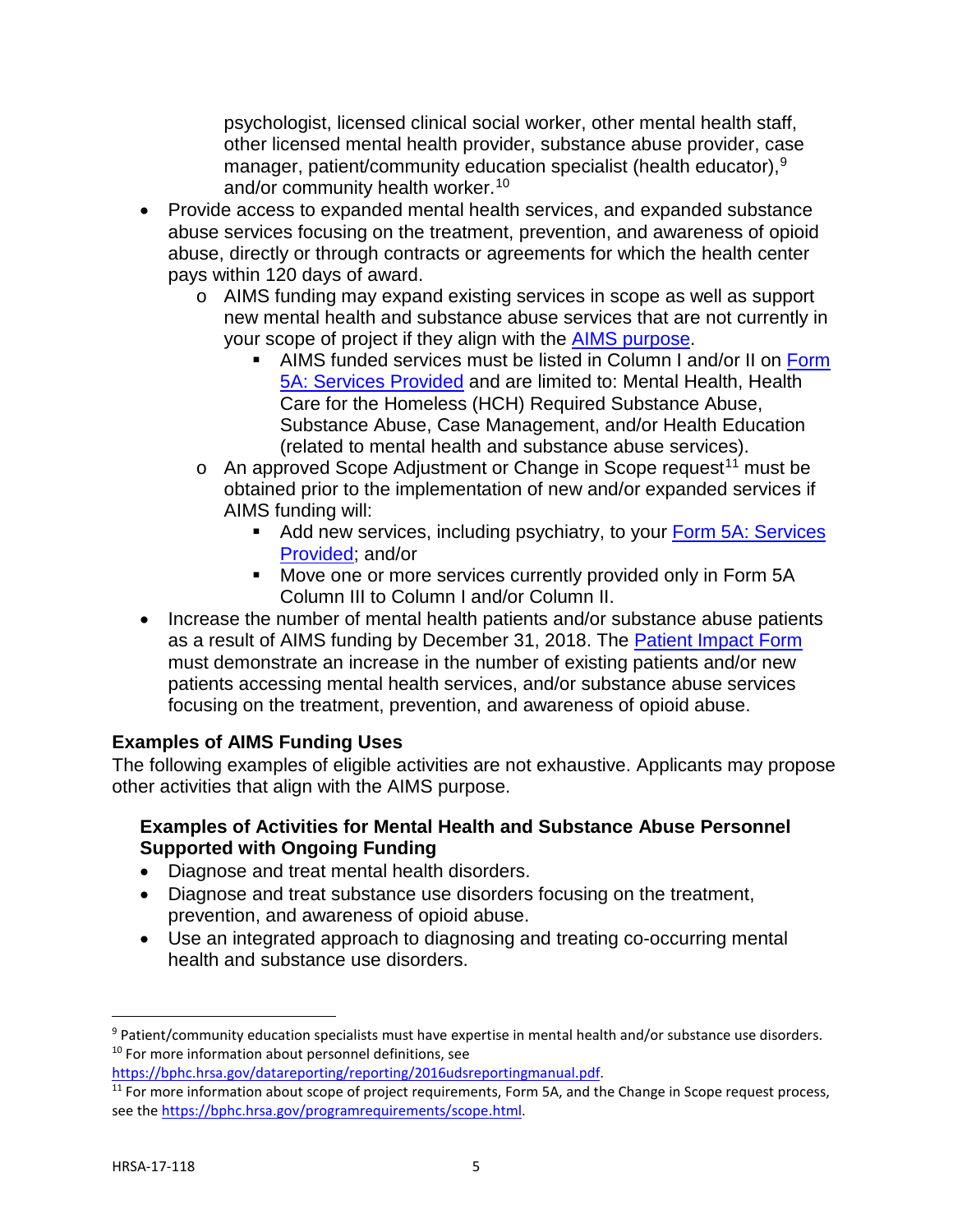- Use evidence-based tools and other standards of care (e.g., Screening, Brief Intervention, and Referral to Treatment (SBIRT)).
- Provide case management services to patients with mental health disorders to support treatment, including coordination with specialty providers that will provide care via referral agreement for severe/complex cases, if applicable.
- Provide case management services to patients with substance use disorders to support treatment, including coordination with specialty providers that will provide care via referral agreement for severe/complex cases, if applicable.
- Provide integrated case management services to patients with co-occurring mental health and substance use disorders to support treatment, including coordination with specialty providers that will provide care via referral agreement for severe/complex cases, if applicable.
- Expand evidence-based mental health and substance abuse prevention and education programs for patients, families, communities, and personnel to increase awareness of, patient access to, and patient retention in mental health and substance use disorder treatment programs.
- As part of a comprehensive approach to reducing risk for people struggling with opioid abuse, increase awareness of the appropriate use of naloxone to reverse opioid overdose through patient, family, community, and personnel training.
- Empower patients with mental health and substance use disorders to make informed decisions about their care, including pain management alternatives, treatment options, and recovery through peer counselling, patient education, or other evidence-based strategies.
- Enhance education for patients, families, communities, and personnel to support patient engagement and self-management that includes medical conditions that often co-occur with mental health and substance use disorders (e.g., diabetes mellitus, heart failure, hepatitis, HIV/AIDS, hypertension, obesity).
- Collaborate with existing community resources to address environmental factors that impact the onset or recurrence of substance use disorders, with a focus on opioid use disorders.

# **Examples of One-Time Funding Uses**

- Facilitate referrals at point of care to increase access to and patient engagement in mental health services, and substance abuse services focusing on the treatment, prevention, and awareness of opioid abuse.
- Increase access to medication-assisted treatment (MAT) by supporting substance abuse and primary care providers, including non-physician providers (e.g., nurse practitioners, physician assistants), in obtaining appropriate Drug Addiction Treatment Act of 2000 (DATA) waivers.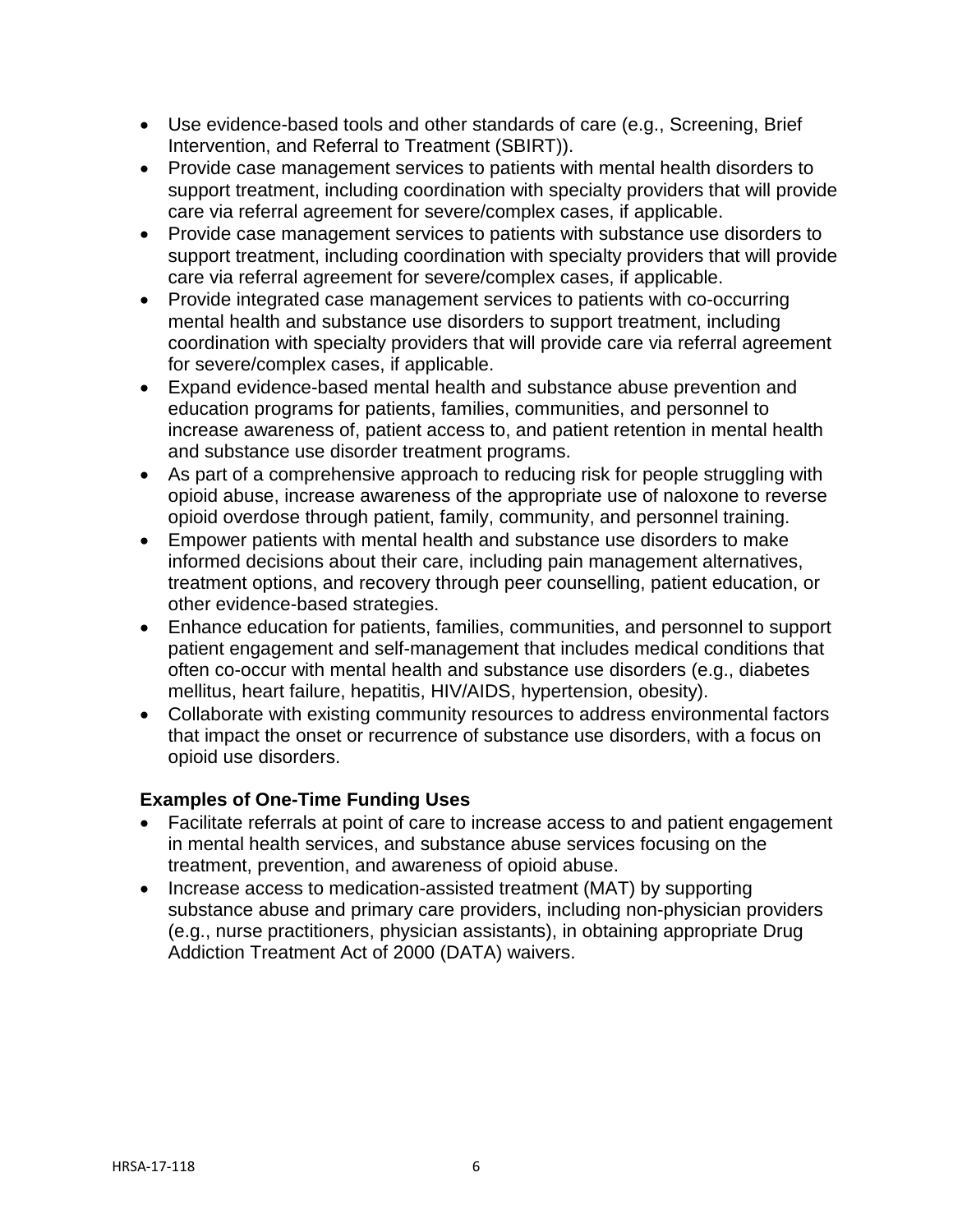- Increase the use of telehealth<sup>[12,](#page-6-0)[13](#page-6-1)</sup> to support access to and delivery of mental health and substance use disorder treatment services across sites in scope, including purchasing equipment (e.g., webcams, videoconferencing equipment, speakers).<sup>[14](#page-6-2)</sup>
- Enhance documentation and sharing of electronic health record (EHR) information to support telehealth patient visits.
- Improve interoperability of mental health/substance abuse and primary health care EHR systems.
- Enhance EHR interoperability and health information exchange with clinical and public health partners.
- Improve integration of prescription drug monitoring program data into EHR and quality improvement activities.
- Integrate clinical decision support tools into  $EHR^{15}$  $EHR^{15}$  $EHR^{15}$  (e.g., chronic pain management and prescribing guidelines; condition-specific order sets; evidencebased screening tools; SBIRT).
- Enhance operational and clinical workflows to support the use of health IT that improves the effectiveness of mental health and substance abuse services and increases patient engagement and self-management.
- Enhance performance reports to facilitate the use of data to evaluate clinical quality, identify areas for innovation and clinical quality improvement, and better manage population health.
- Strengthen participation in cybersecurity information sharing and analysis systems to protect patients' mental health and substance use disorder clinical information.[16](#page-6-4)
- Provide evidence-based training and educational resources to health professionals on screening for mental health and substance use disorders, making informed prescribing decisions, supporting patient-provider shared decision making on pain management and treatment options, and/or maximizing the success of MAT, including engagement in Internet-based mentoring and provider education and support (e.g., Project ECHO).
- Provide training and educational resources to personnel, patients, families, and communities on trauma-informed care, suicide prevention, and opioid abuse, including the use of live and virtual self-management resources.<sup>[17](#page-6-5)</sup>

<span id="page-6-0"></span> $12$  Telehealth supports patient assessment, treatment, medication management, and continuity of care, as well as patient and provider education and collaboration. For more information, see

<span id="page-6-1"></span>[http://store.samhsa.gov/shin/content/SMA16-4989/SMA16-4989.pdf.](http://store.samhsa.gov/shin/content/SMA16-4989/SMA16-4989.pdf)<br><sup>13</sup> Health center services using telehealth technology must be in the health center's approved scope of project, and provided by health center providers to health center patients.

<span id="page-6-2"></span><sup>14</sup> For more information, se[e https://effectivehealthcare.ahrq.gov/ehc/products/636/2350/opioid-use-disorder](https://effectivehealthcare.ahrq.gov/ehc/products/636/2350/opioid-use-disorder-report-161123.pdf)[report-161123.pdf.](https://effectivehealthcare.ahrq.gov/ehc/products/636/2350/opioid-use-disorder-report-161123.pdf)

<span id="page-6-3"></span><sup>15</sup> For more information, se[e https://www.healthit.gov/policy-researchers-implementers/clinical-decision-support](https://www.healthit.gov/policy-researchers-implementers/clinical-decision-support-cds)cds.<br><sup>16</sup> For more information, se[e https://www.healthit.gov/providers-professionals/cybersecurity-shared-](https://www.healthit.gov/providers-professionals/cybersecurity-shared-responsibility)

<span id="page-6-4"></span>responsibility.<br><sup>17</sup> For more information, se[e http://psych.ucsf.edu/news/empowering-addiction-treatment-patients-engage-](http://psych.ucsf.edu/news/empowering-addiction-treatment-patients-engage-health-management-may-improve-overall-health-and)

<span id="page-6-5"></span>[health-management-may-improve-overall-health-and.](http://psych.ucsf.edu/news/empowering-addiction-treatment-patients-engage-health-management-may-improve-overall-health-and)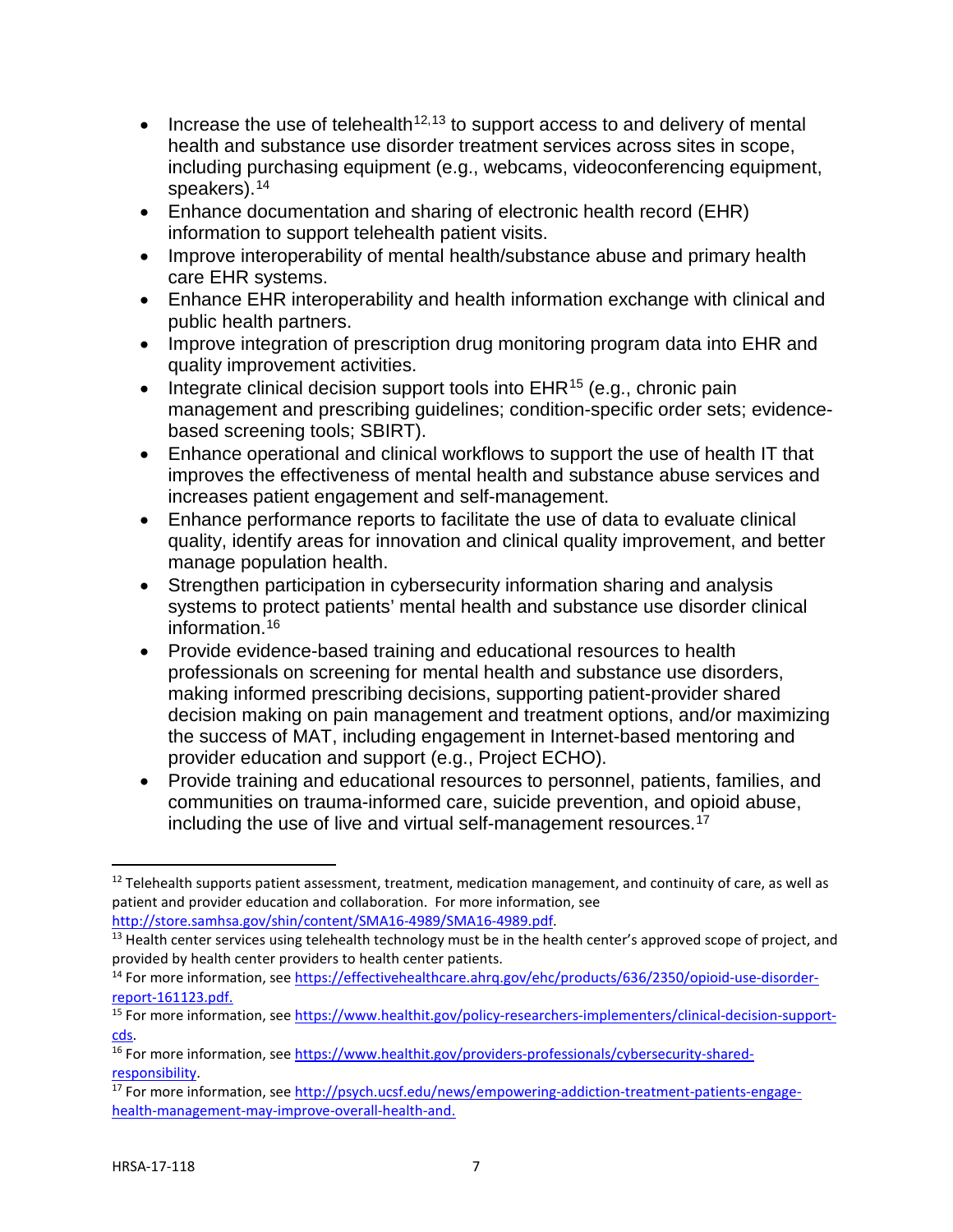• Enhance cybersecurity training for providers and personnel to ensure the robust and consistent security of patient's mental health and substance use disorder clinical information.

## <span id="page-7-0"></span>**Ineligible Costs**

All proposed budget items must directly support the purpose of AIMS, as demonstrated in the [Budget Narrative attachment](#page-15-0) and in the Response section of the [Project Narrative](#page-13-0)  [Form.](#page-13-0) AIMS ongoing funding can only be used to increase direct hire staff and/or contractor(s) who will support the expansion of mental health services, and substance abuse services focusing on the treatment, prevention, and awareness of opioid abuse (i.e., personnel, fringe, and/or contractual costs). Additionally, the following uses of AIMS funding are not permitted:

- Purchase or upgrade of an EHR that is not ONC-certified.<sup>18</sup>
- Fixed equipment costs, such as permanent signage or heating, ventilation, and air conditioning (HVAC) units.
- Construction or minor alterations and renovation.<sup>19</sup>
- Facility, land, or vehicle purchases.

Pursuant to existing law and consistent with Executive Order 13535 (75 FR 15599), health centers are prohibited from using federal funds to provide abortion services (except in cases of rape or incest, or when the life of the woman would be endangered). This includes all grants awarded under this announcement and is consistent with past practice and long-standing requirements applicable to grant awards to health centers.

#### <span id="page-7-1"></span>**Projected Impact**

The impact of AIMS funding will be determined, in part, by the number of mental health and substance abuse services direct hire staff and/or contractor(s) added and the number of patients accessing mental health and/or substance abuse services for the first time. See Appendix A for instructions on completing the related forms in EHB. Sample forms are available on the **AIMS** technical assistance website.

#### <span id="page-7-2"></span>**Resources for Applicants**

To identify high impact and cost effective uses for AIMS funding, you are encouraged to leverage HRSA strategic partners for assistance. This includes your Primary Care Association (PCA) and Health Center Controlled Network (HCCN), along with applicable National Training and Technical Assistance Cooperative Agreements (NCAs).<sup>20</sup> Your state and/or local health department(s) are additional resources.

<span id="page-7-5"></span>[http://bphc.hrsa.gov/qualityimprovement/supportnetworks/ncapca/associations.html.](http://bphc.hrsa.gov/qualityimprovement/supportnetworks/ncapca/associations.html) For the list of current National Training and Technical Assistance Cooperative Agreements and their areas of focus, see

[https://bphc.hrsa.gov/qualityimprovement/strategicpartnerships/hccn.html.](https://bphc.hrsa.gov/qualityimprovement/strategicpartnerships/hccn.html)

<span id="page-7-3"></span><sup>&</sup>lt;sup>18</sup> To confirm the Office of the National Coordinator for Health Information Technology (ONC)-certification, see https://chpl.healthit.gov/#.

<span id="page-7-4"></span> $19$  Costs for installation of equipment that are considered alteration or renovation, such as those that require wiring or plumbing, are not allowable (e.g., installation of a fiber optics line).<br><sup>20</sup> For the list of current Primary Care Associations and their States/regions, see

[http://bphc.hrsa.gov/qualityimprovement/supportnetworks/ncapca/natlagreement.html.](http://bphc.hrsa.gov/qualityimprovement/supportnetworks/ncapca/natlagreement.html) For more information on Health Center Controlled Networks, see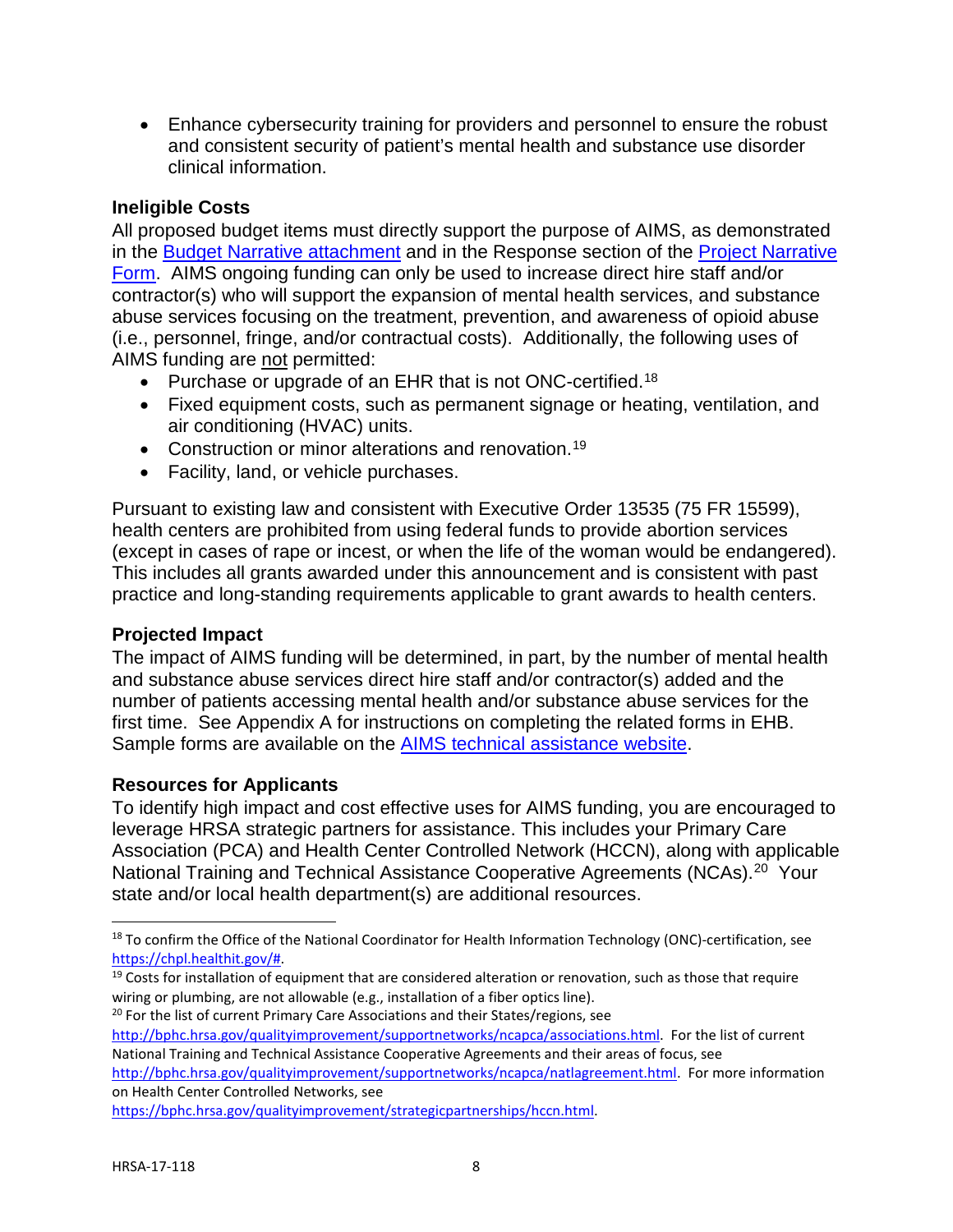## <span id="page-8-0"></span>**Application Requirements**

Proposals must respond to the AIMS purpose and fulfill the Project Requirements. See [Appendix A: Application Instructions](#page-10-0) for a detailed description of how to complete each application component. Refer to [Appendix B: Budget Narrative Instructions](#page-15-0) for detailed Budget Narrative instructions.

### <span id="page-8-1"></span>**Application Reviews**

HRSA will conduct internal reviews for completeness, eligibility, and ineligible costs. HRSA reserves the right to request budget modifications and/or narrative revisions if an application is not fully responsive to the AIMS instructions or if ineligible activities are proposed.

Prior to award, HRSA will assess the status of all Health Center Program award recipients applying for AIMS funding. You are not eligible to receive AIMS funding if you have any of the following on your Health Center Program grant at the time of award:

- 5 or more 60-day Health Center Program Requirement progressive action conditions;
- 1 or more 30-day Health Center Program Requirement progressive action conditions;
- 1 or more Health Center Program Requirement progressive action conditions in default status (i.e., that were not adequately addressed in the 30-day phase of progressive action).

## <span id="page-8-2"></span>**Reporting and Additional Requirements**

You must implement expanded mental health services, and substance abuse services focusing on the treatment, prevention, and awareness of opioid abuse, within 120 days of award. This includes the onboarding of new personnel required to support this expansion. You must demonstrate projected increases in existing and new patients by December 31, 2018, as documented through the 2018 [Uniform Data System \(UDS\)](https://bphc.hrsa.gov/datareporting/) report. Additional information related to this funding to be collected in UDS includes:

- Number of mental health services and substance abuse services FTEs (as listed on the AIMS Staffing Impact Form).
- Number of patients receiving mental health services and substance abuse services, including the number of visits for each service type.
- Number of patients receiving SBIRT.
- Number of physicians, on-site or with whom the health center has contracts, who have obtained a DATA waiver to treat opioid use disorder with medications specifically approved by the Food and Drug Administration for that indication.
- Number of patients who received MAT for opioid use disorder from a physician with a DATA waiver working on behalf of the health center.

Award recipients will also report narrative progress toward achieving the expected outcomes outlined in the AIMS application in future [Budget Period Progress Report](https://bphc.hrsa.gov/programopportunities/fundingopportunities/continuation/continuation.html)  [\(BPR\) Non-Competing Continuation \(NCC\)](https://bphc.hrsa.gov/programopportunities/fundingopportunities/continuation/continuation.html) submissions.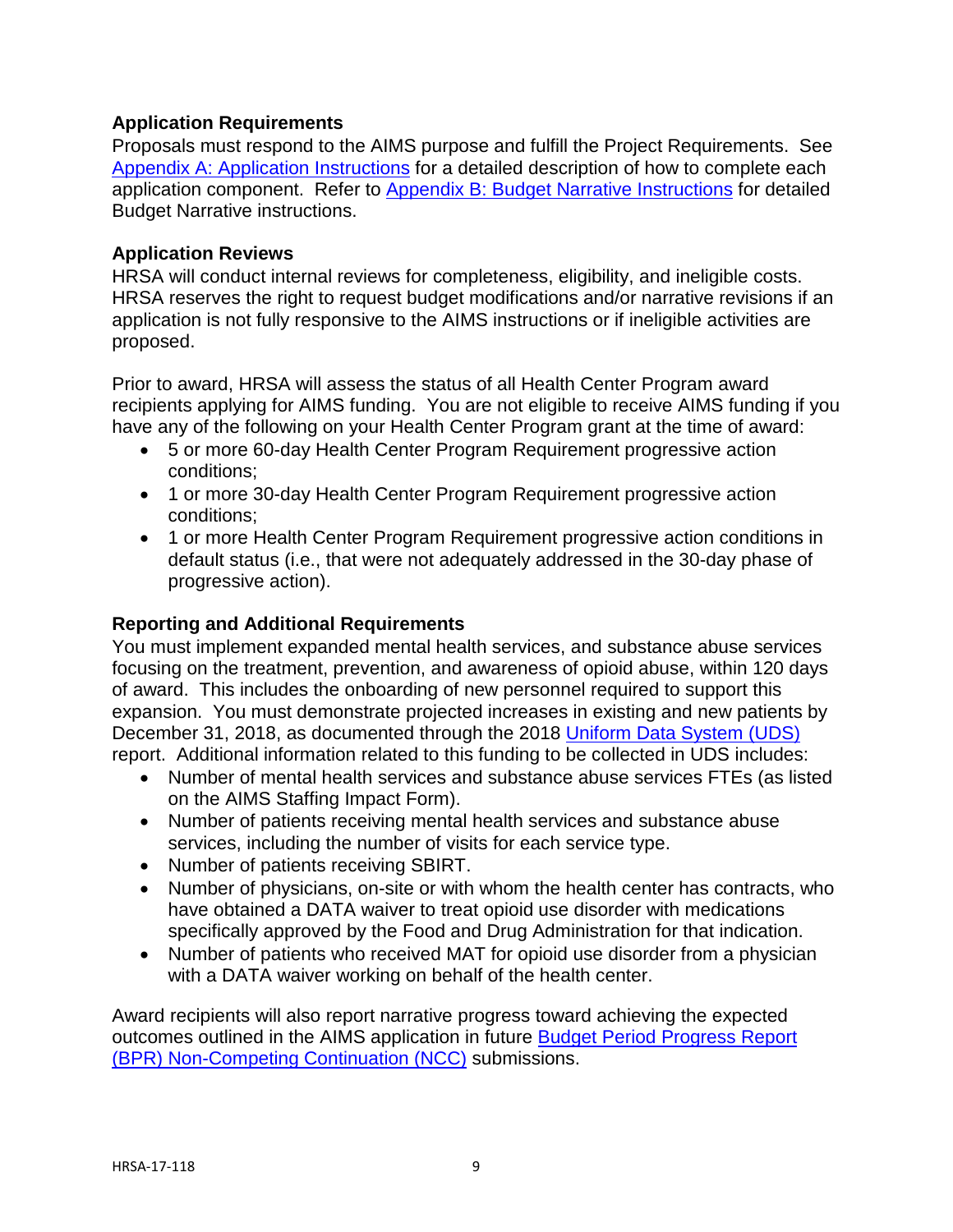The Health Center Program is subject to the provisions of Executive Order 12372, as implemented by 45 CFR part 100. See Executive Order 12372 in the [HHS Grants](https://www.hrsa.gov/grants/hhsgrantspolicy.pdf)  [Policy Statement.](https://www.hrsa.gov/grants/hhsgrantspolicy.pdf) Award recipients must comply with applicable requirements of all other federal laws, executive orders, regulations, and policies governing the Health Center Program.

Every organization is required to have a valid [Dun and Bradstreet Universal Numbering](http://www.dnb.com/duns-number.html)  [System \(DUNS\) number,](http://www.dnb.com/duns-number.html) also known as the Unique Entity Identifier, and to maintain an active [System for Award Management \(SAM\)](https://www.sam.gov/portal/SAM/#1) registration at all times. HRSA may not make an award to you until you have complied with all applicable DUNS and SAM requirements. If you have not fully complied with the requirements by the time HRSA is ready to make an award, HRSA may determine that you are not qualified to receive an award.

## <span id="page-9-0"></span>**Debarment, Suspension, Ineligibility, and Voluntary Exclusion Certification**

You certify, by submission of this proposal, that neither you nor your principals are presently debarred, suspended, proposed for debarment, declared ineligible, or voluntarily excluded from participation in this transaction by any federal department or agency. Failure to make required disclosures can result in any of the remedies described in 45 CFR § 75.371, including suspension or debarment. (See also 2 CFR parts 180 and 376, and 31 U.S.C. 3321). Where you are unable to attest to any of the statements in this certification, you must attach an explanation.

#### <span id="page-9-1"></span>**Agency Contacts**

For assistance with completing the AIMS application, contact the appropriate resource below.

| <b>Electronic submission issues:</b>                                                                          | <b>Technical assistance resources:</b>                                                                                                |  |  |
|---------------------------------------------------------------------------------------------------------------|---------------------------------------------------------------------------------------------------------------------------------------|--|--|
| <b>BPHC Helpline</b><br>1-877-974-BPHC (2742) (select option 3)<br><b>Send email through Web Request Form</b> | <b>AIMS technical assistance website</b><br>Provides sample forms, responses to<br>frequently asked questions, and other<br>resources |  |  |
|                                                                                                               | <b>Budget or other fiscal issues:</b>                                                                                                 |  |  |
| <b>Program related questions:</b>                                                                             |                                                                                                                                       |  |  |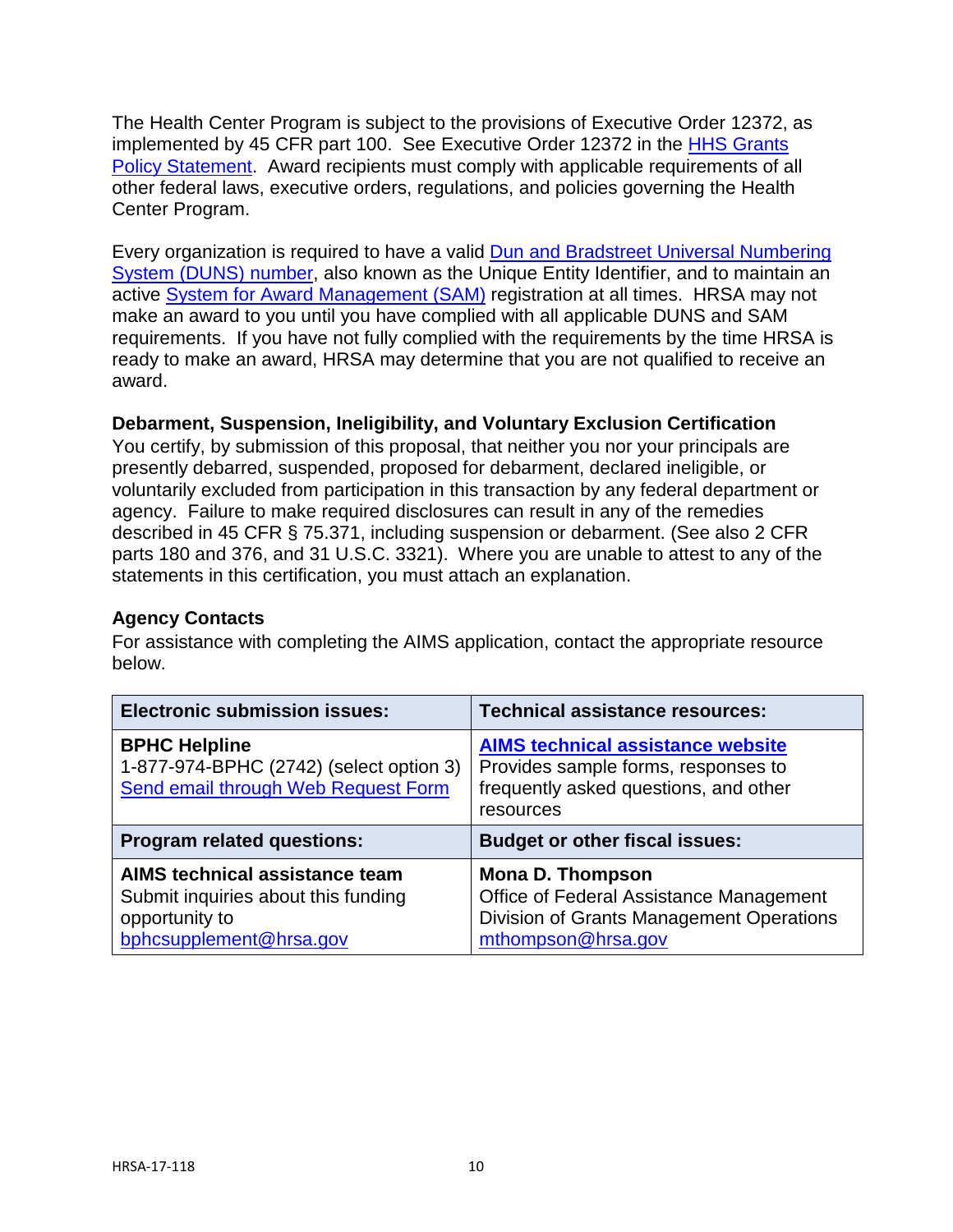# <span id="page-10-0"></span>**Appendix A: Application Instructions**

AIMS applications will be completed and submitted in EHB. Below are instructions for each application component. Additional resources are available on the [AIMS technical](https://bphc.hrsa.gov/programopportunities/fundingopportunities/supplement)  [assistance website,](https://bphc.hrsa.gov/programopportunities/fundingopportunities/supplement) including sample forms and attachments (for planning purposes only).

## **SF-424 Basic Information and Budget Forms**

Enter the required information on SF-424 Part 1 and Part 2. Fields that are not marked as required may be left blank. AIMS funding must be requested by and will be provided to award recipients in the same sub-program funding proportions as their existing H80 grant funding.<sup>21</sup> Enter the federal and non-federal costs for the 12-month period starting 9/1/2017 through 8/31/2018 for each currently funded sub-program, as applicable, in Section A of the SF-424 Budget Information form. HRSA will provide each eligible health center the maximum funding request values, based on a total request of \$150,000, by their sub-program funding proportions.

## **Project Description/Abstract (upload as attachment)**

A project description/abstract is not required, however, an attachment must be provided. Upload a blank document to this field.

## **Budget Narrative (upload as attachment)**

Complete a 12-month Budget Narrative for 9/1/2017 through 8/31/2018 that describes costs for all proposed activities. Clearly detail the federal and non-federal costs (including program income, if any) for each line item within each object class category of the Federal Object Class Categories form and explain how each cost contributes to meeting the AIMS purpose. See Appendix B for additional instructions.

#### **Federal Budget Information Table Form**

Federal Budget Information

- **Ongoing Service Expansion Funding for Increasing Access**: Enter costs for direct hire staff and/or contractor(s) that will expand access to mental health services, and substance abuse services focusing on the treatment, prevention, and awareness of opioid abuse, **up to \$75,000 (up to \$37,500 for each service)**. Service expansion funding must be requested equally for mental health and substance abuse services (i.e., a request of \$37,500 for mental health service expansion requires a request of \$37,500 for substance abuse service expansion).
- **One-Time Funding to Support Expanded Services**: You may also request one-time funding to leverage health IT and/or training to support the expansion of mental health services, and substance abuse services focusing on the treatment,

<span id="page-10-1"></span><sup>&</sup>lt;sup>21</sup> Sub-program funding streams are: Community Health Centers (CHC), Migrant Health Centers (MHC), Health Care for the Homeless (HCH), and/or Public Housing Primary Care (PHPC).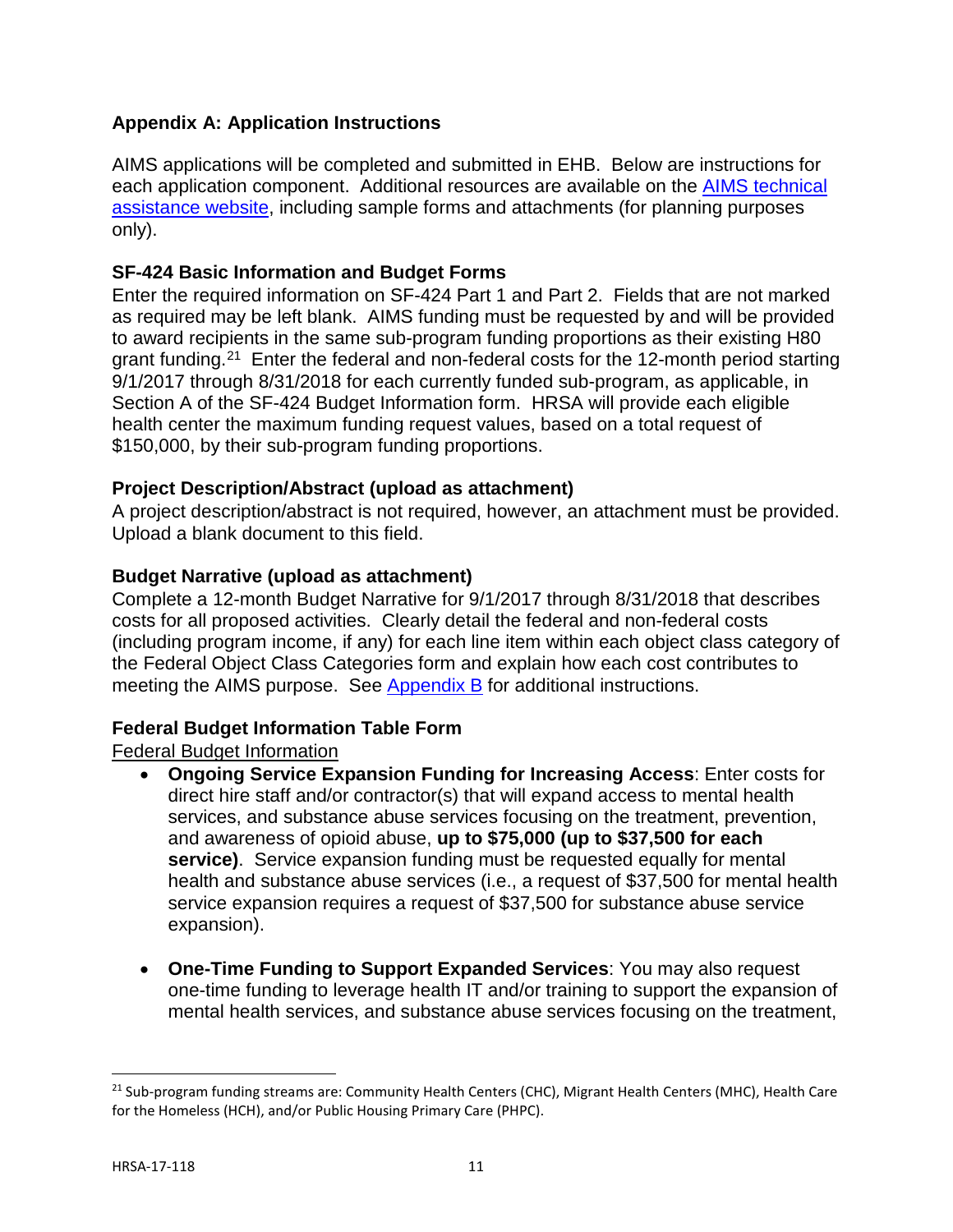prevention, and awareness of opioid abuse, and their integration into primary care, **up to \$75,000**.

#### One-Time Funding Focus Areas

If one-time funding is requested, indicate which focus area(s) the one-time funding will address: Medication-Assisted Treatment, Telehealth, Prescription Drug Monitoring Programs, Clinical Decision Support, EHR Interoperability, Quality Improvement, Cybersecurity, Other Training, and/or Other Health IT. If Other Training and/or Other Health IT are selected, describe the proposed activities related to the selected focus area(s) in the Response section of the Project Narrative Form. If one-time funding is not requested, leave this section blank.

#### <span id="page-11-1"></span>Scope of Services

In EHB, use the link in this section of the form to access a read-only copy of your currently approved Form 5A: Services Provided. Determine whether a Scope Adjustment or Change in Scope will be necessary using technical assistance materials on the [Scope of Project resource website](https://bphc.hrsa.gov/programrequirements/scope.html) by expanding "Services" under the Resources header.

Indicate if a Scope Adjustment or Change in Scope will be necessary to ensure that all planned changes to mental health and substance abuse services are on your Form 5A (e.g., to move mental health services from formal referral (Column III) to direct provision (Column I), to add substance abuse services for the first time). Since modifications to your Form 5A cannot occur through the AIMS application, describe the proposed changes and provide a timeline for submitting a Scope Adjustment or Change in Scope request. You must receive HRSA approval prior to implementation, which must occur within 120 days of award.

#### **Federal Object Class Categories Form**

Enter federal and non-federal expenses by object class category (e.g., personnel, equipment, supplies) for all proposed activities for the 12-month period starting 9/1/2017 through 8/31/2018. This should include both ongoing and one-time funding as requested (up to \$150,000 total).

#### <span id="page-11-0"></span>**Staffing Impact Form**

Enter expanded and/or new direct hire staff and/or contractor(s) FTEs to be supported by AIMS funding that will expand mental health and substance abuse services, whether fully or in part. Funding for the following personnel is allowed: psychiatrist, licensed clinical psychologist, licensed clinical social worker, other mental health staff, other licensed mental health provider, substance abuse provider, case manager, patient/community education specialist, and/or community health worker. Refer to the [2016 UDS Manual](https://bphc.hrsa.gov/datareporting/reporting/2016udsreportingmanual.pdf) for position descriptions, as needed. Do not include personnel already supported entirely by other funding sources (e.g., current Health Center Program funding awarded through an FY 2017 BPR or Service Area Competition (SAC) award).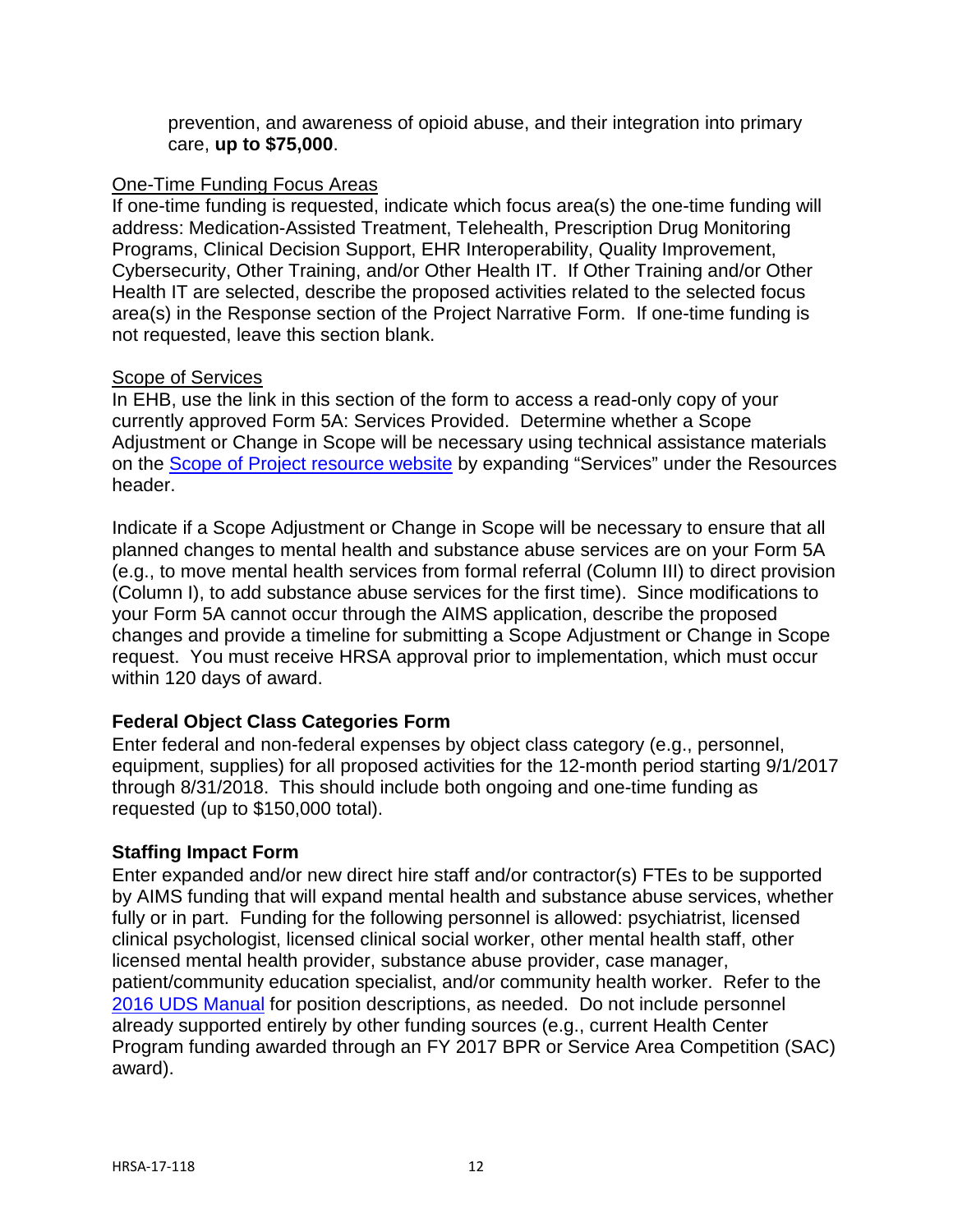An individual's FTE should not be duplicated across positions. For example, an individual serving as a part-time mental health provider and a part-time substance abuse services provider should have the appropriate FTE listed in each respective category (e.g., 0.3 FTE mental health provider and 0.3 FTE substance abuse services provider). Do not exceed 1.0 FTE for any individual. Applicants proposing to increase contractors should provide clarifying details in the Budget Narrative attachment to explain how the contracted FTE estimate was developed and include details regarding the contractual arrangement.

## <span id="page-12-0"></span>**Patient Impact Form**

You must propose to increase the number of patients who will newly access mental health services, and/or substance abuse services focusing on the treatment, prevention, and awareness of opioid abuse, as a result of AIMS funding by December 31, 2018. See the [2016 UDS Manual](https://bphc.hrsa.gov/datareporting/reporting/2016udsreportingmanual.pdf) for the definition of patient.

You will provide separate patient projections for existing patients and new patients.

- Existing patients are current health center patients who will newly access mental health and/or substance abuse services as a result of AIMS funding.
- New patients are individuals not currently being seen by the health center who will access mental health and/or substance abuse services as a result of AIMS funding.

You will project patients by 1) Unduplicated Total and 2) Service Type.

- To calculate Unduplicated Totals for existing and new patients (questions 1 and 3, respectively), count each projected patient only once, even if some patients are expected to access both mental health services and substance abuse services.
- To calculate Patients by Service Type for existing and new patients (questions 2 and 4, respectively), count patients according to the services you expect them to access (mental health services and/or substance abuse services). If a patient will access both services, they would be counted once for mental health and once for substance abuse for these questions only.
- See the table below for how the following example for existing patient projections should be entered into the Patient Impact Form.<sup>22</sup>

**Example:** As a result of AIMS funding, a health center projects that of existing patients, 100 will access mental health (MH) services only, 100 will access substance abuse (SA) services only, and 50 will access both mental health and substance abuse services by December 31, 2018. The health center would complete the Patient Impact Form as follows.

<span id="page-12-1"></span> $22$  The same process will be used to calculate new patient projections.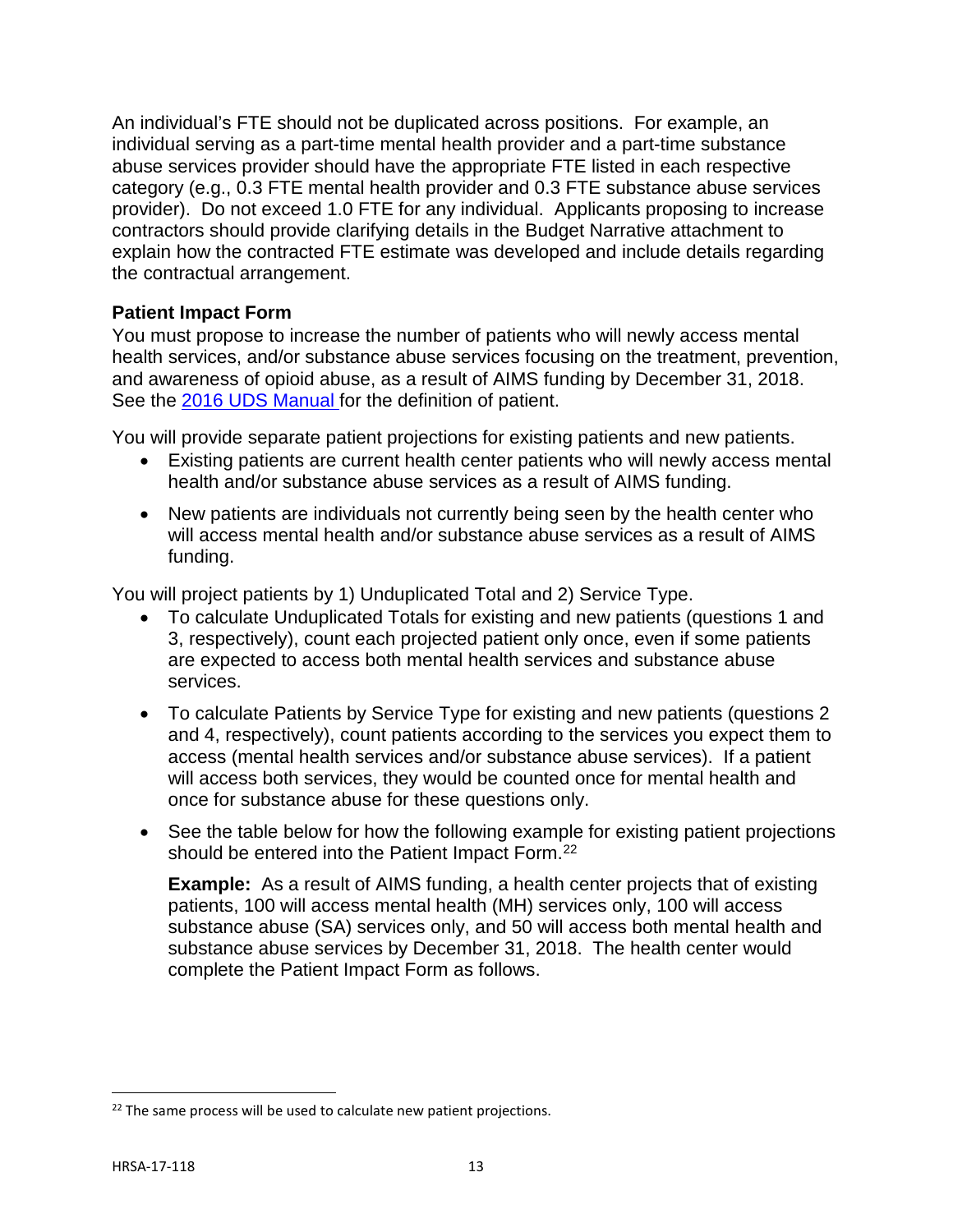# **Example Patient Impact Projections**

| 1. Unduplicated Total (Existing Patients): 250 (calculated<br>as 100 MH-only $+$ 100 SA-only $+$ 50 that will access both<br>services) |                                 |  |  |  |
|----------------------------------------------------------------------------------------------------------------------------------------|---------------------------------|--|--|--|
| 2. Patients by Service Type (Existing Patients):                                                                                       |                                 |  |  |  |
| <b>Mental Health Services</b>                                                                                                          | <b>Substance Abuse Services</b> |  |  |  |
| 150 (calculated as 100 MH-                                                                                                             | 150 (calculated as 100 SA-      |  |  |  |
| only + 50 that will access both                                                                                                        | only + 50 that will access both |  |  |  |
| services)                                                                                                                              | services)                       |  |  |  |

Patient projections made through the AIMS application should not duplicate other patient targets (e.g., SAC projections, New Access Point projections). Projections for New Unduplicated patients will be added to your H80 grant's patient target. Failure to achieve this projection by December 31, 2018 may result in a funding reduction when your service area is next competed through SAC. See the [SAC technical assistance](https://bphc.hrsa.gov/programopportunities/fundingopportunities/sac/index.html)  [website](https://bphc.hrsa.gov/programopportunities/fundingopportunities/sac/index.html) for patient target resources.

Notes:

- An increase in patients new to the health center is not required if the proposed project will focus on making mental health services, and substance abuse services focusing on the treatment, prevention, and awareness of opioid abuse, available for current health center patients who have not accessed these services through the health center in the past.
- If new patients are projected, complete the Patients by Population Type section. The information entered in this section will be used to populate future Budget Period Progress Reports.

#### <span id="page-13-0"></span>**Project Narrative Form**

Need (maximum 2,500 characters, which includes spaces)

1. Describe the need to expand or begin providing mental health services, and substance abuse services focusing on the treatment, prevention, and awareness of opioid abuse.

Response (maximum 2,500 characters, which includes spaces, each)

- 1. Describe the proposed direct hire staff and/or contractor(s) to be supported with AIMS funding, including how they will meet the identified needs through the use of evidence-based strategies.
- 2. Provide a timeline that lists the implementation steps and expected outcomes of the proposed mental health and substance abuse service expansion activities. The timeline must show that expanded access to mental health services, and substance abuse services focusing on the treatment, prevention, and awareness of opioid abuse, will be implemented within 120 days of award.
- 3. If one-time funding is requested for health IT and/or training investments, describe how that funding will be utilized to support the expansion of mental health services, and substance abuse services focusing on the treatment, prevention, and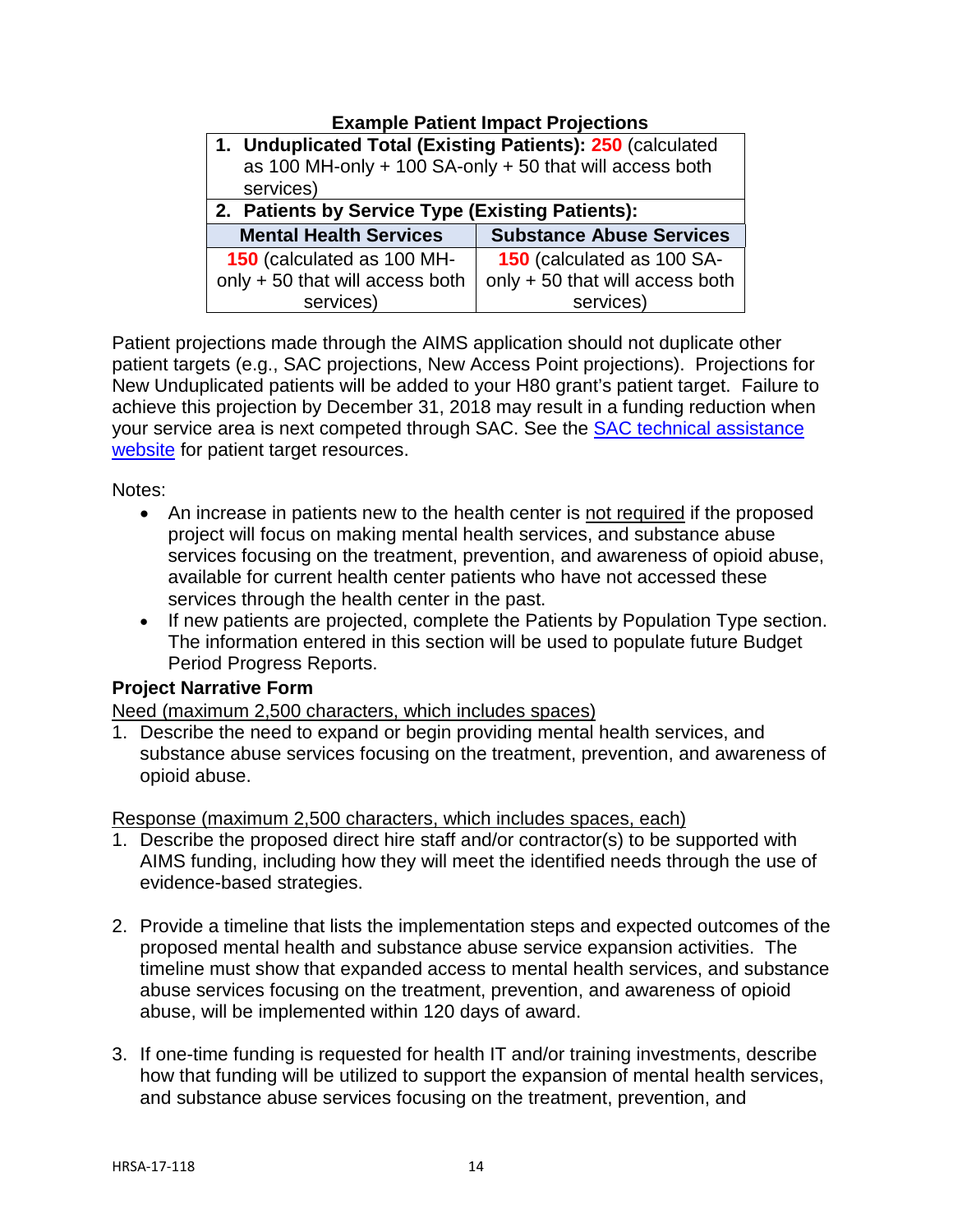awareness of opioid abuse, and address the need for integration with primary care. Include a timeline that demonstrates that all one-time funding will be expended within 12 months of award. If one-time funding for health IT and/or training is not requested, enter "N/A".

## **Equipment List Form (as applicable)**

If one-time funding is requested in the Equipment line item on the Federal Object Class Categories form, list the costs for equipment items on the Equipment List Form. Federal equipment means tangible personal property (including information technology systems) having a useful life of more than one year and a per-unit acquisition cost which equals or exceeds the lesser of the capitalization level established by the nonfederal entity for financial statement purposes, or \$5,000. Equipment that does not meet the \$5,000 threshold should be considered Supplies and would not be entered on the Equipment List Form. See additional details in [Appendix B.](#page-15-0)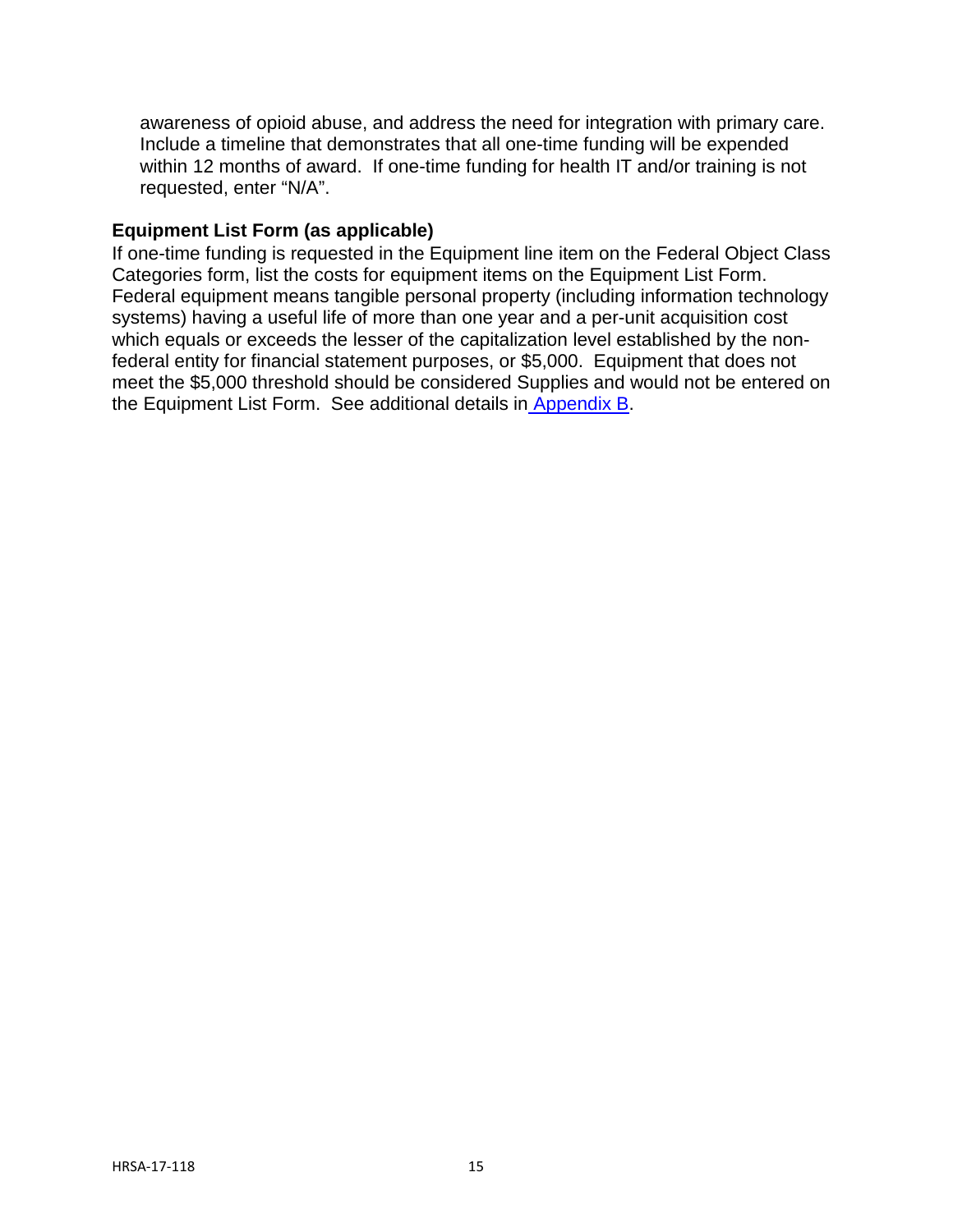# <span id="page-15-0"></span>**Appendix B: Instructions for Completing the Budget Narrative**

You must provide a 12-month Budget Narrative that explains the amounts requested for each line item in the Federal Object Class Categories Form. The Budget Narrative must contain sufficient detail to enable HRSA to determine if costs are allowed<sup>[23](#page-15-1)</sup> and must outline federal and non-federal (if any) costs for each line item. It is important to ensure that the Budget Narrative contains detailed calculations explaining how each line-item expense is derived (e.g., cost per unit). AIMS funding may not be used to support costs incurred prior to award or to supplant existing funding sources.

The Budget Narrative should describe how each cost will support the proposed project supported by AIMS ongoing and one-time funding. Include the following for the 12 month period starting 9/1/2017 through 8/31/2018:

| <b>Cost</b>                      | <b>Budget Presentation Description</b>                                                                                                                                                                                                                                                                                                                                                                                                                                                                  |
|----------------------------------|---------------------------------------------------------------------------------------------------------------------------------------------------------------------------------------------------------------------------------------------------------------------------------------------------------------------------------------------------------------------------------------------------------------------------------------------------------------------------------------------------------|
| Category                         |                                                                                                                                                                                                                                                                                                                                                                                                                                                                                                         |
| <b>Personnel</b>                 | List each direct hire staff member who will be supported by mental<br>health and substance abuse service expansion ongoing funding.<br>Include the name (if possible), position title, FTE, and annual salary.<br>Review the salary limit information provided below to develop the<br>required Personnel Justification Table.                                                                                                                                                                          |
| <b>Fringe</b><br><b>Benefits</b> | List the components that comprise the fringe benefit rate (e.g., health<br>insurance, taxes, unemployment insurance, life insurance, retirement<br>plan, tuition reimbursement) for the proposed direct hire staff. The<br>fringe benefits should be directly proportional to the portion of<br>personnel costs allocated for the AIMS project.                                                                                                                                                         |
| <b>Travel</b>                    | The travel budget should reflect expenses associated with travel for<br>consultants, direct hire staff, and/or contractors to attend trainings. List<br>travel costs according to local and long distance travel. For local<br>travel, include the mileage rate, number of miles, reason for travel, and<br>individuals traveling.                                                                                                                                                                      |
| <b>Equipment</b>                 | List equipment costs consistent with those provided in the Equipment<br>List Form. Equipment means tangible personal property (including<br>information technology systems) having a useful life of more than one<br>year and a per-unit acquisition cost which equals or exceeds the lesser<br>of the capitalization level established by the non-federal entity for<br>financial statement purposes, or \$5,000. Equipment that does not<br>meet the \$5,000 threshold should be considered Supplies. |
| <b>Supplies</b>                  | List the items necessary for implementing the proposed project.<br>Equipment that does not meet the \$5,000 threshold listed above<br>should be included here.                                                                                                                                                                                                                                                                                                                                          |

<span id="page-15-1"></span><sup>&</sup>lt;sup>23</sup> Refer to the cost principles embedded in 45 CFR Part 75, see [http://www.ecfr.gov/cgi-bin/text](http://www.ecfr.gov/cgi-bin/text-idx?node=pt45.1.75)[idx?node=pt45.1.75](http://www.ecfr.gov/cgi-bin/text-idx?node=pt45.1.75) for details on allowable costs.